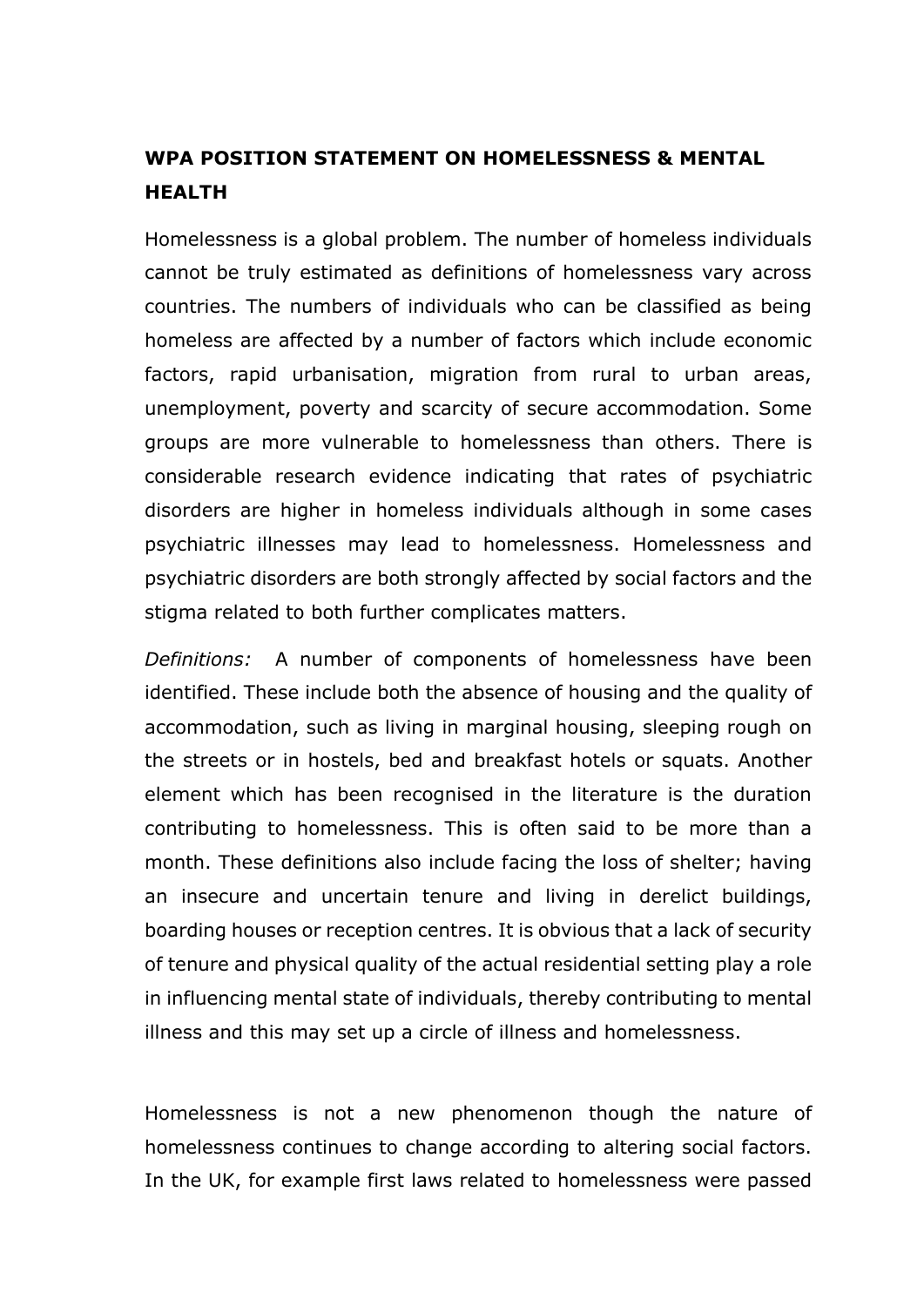in 1349, 1351 and 1388. At this time, monasteries and houses of religion flourished and offered shelter to those who were in the need of shelter and food. Destruction of monasteries and changes in Henry VIII period led to wandering homeless individuals in 16<sup>th</sup> century when houses of correction were created and workhouses were set up to deal with vagrancy. However, these failed because they offered no treatment/intervention for vagrants with mental illness. Definitions changed in the Victorian times and in the  $20<sup>th</sup>$  century when homeless individuals were differentiated into itinerant workers, itinerant nonworkers and non-itinerant non-workers and were respectively called hobos, tramps and bums.

*Psychiatric Morbidity:* Studies have shown that high rates of alcohol problems, schizophrenia, personality disorders, neurocognitive impairment, substance abuse, depression and other psychiatric conditions co-exist especially in vulnerable individuals. Vulnerable groups include children, women, ethnic minority groups, migrants and refugees, veterans, elderly, LGBT, single, widowed or divorced individuals.

Homelessness and criminality have a bi-directional relationship further complicated by co-morbidity with alcohol and substance abuse.

*The WPA calls upon all countries to ensure:*

- Adequate affordable housing facilities are available for people being discharged from psychiatric hospitals.
- Community mental health care must include provision of a range of accommodation and supported housing. A range of residential and psychiatric facilities must be developed from sheltered accommodation to long-term residential housing and clear intermediate and sustainable housing with support. Workers in these